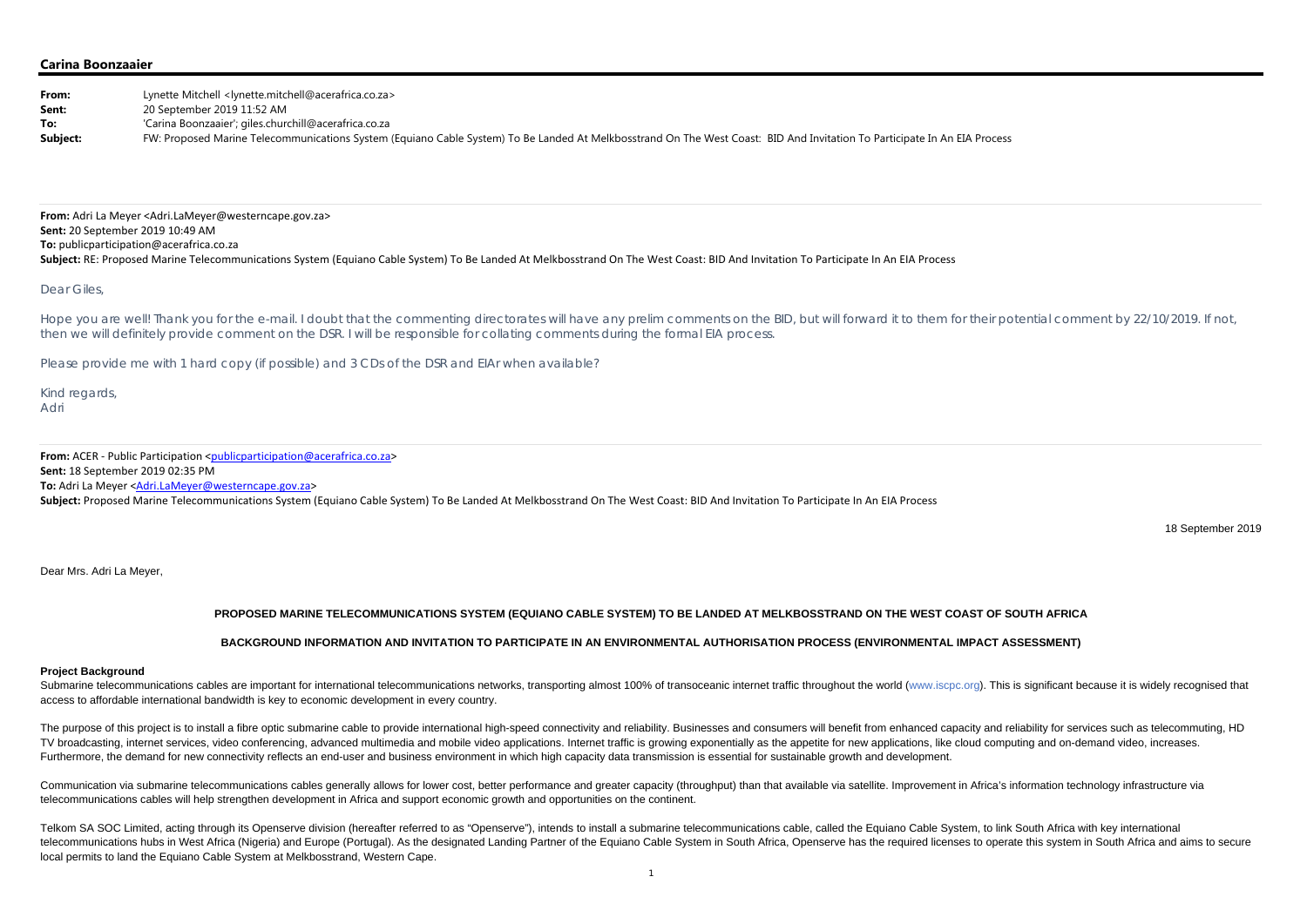Alcatel Submarine Networks (ASN) has been appointed as the supplier and installer of the Equiano Cable System connecting Africa and Europe. The system is to be installed in phases. The first phase ("Baseline System") will cable landings at:

**□** South Africa: Melkbosstrand.

**□ Portugal: Lisbon (Sesimbra).** 

□ Nigeria: Lagos.

Through the Equiano Cable System, Openserve will facilitate more affordable and effective transport of voice, data, internet and television services in South Africa. Furthermore, the cable will support the objectives set o Africa's Development (NEPAD) and provide a means of fulfilling the South African Government's requirements in terms of digital television broadcasting in the country. The Equiano Cable System will have an initial design ca per second.

The current Environmental Impact Assessment Regulations, 2014 (as amended 2017) published under Section 24(5) read with Sections 24, 24D and 44 of the National Environmental Management Act, 1998 (Act No. 107 of 1998) (as a to this project.

## **Environmental Legislation**

Based on these regulations, the Environmental Assessment Practitioner (EAP) must complete Scoping and an Impact Assessment within 300 days of acceptance of the Application for Authorisation by the competent authority, viz. of Environment, Forestry and Fisheries (DEFF). DEFF is the competent authority for the issuing of environmental authorisation because the Equiano Cable System traverses' international boundaries. It is also envisaged that required from the Department of Human Settlements, Water and Sanitation in terms of Chapter 4 of the National Water Act, 1998 (Act No 36 of 1998), particularly Section 40(4).

On behalf of Openserve and ASN, ACER will fulfil the role and responsibilities of EAP, undertaking the Environmental Impact Assessment (EIA), the associated public participation process, and submitting the required applica documentation to DEFF for consideration and decision-making.

The purpose of this letter is to invite you, as a potentially Interested & Affected Party to participate in the EIA. A Background Information Document (Appendix 1) and Comment Sheet (Separate Attachment) have been compiled to facilitate your participation (these documents are also available at www.acerafrica.co.za under the "Current Projects" link (Equiano Cable System)). Please note that the closing date for initial comments [1] during publ 2019.

- . **ACER (Africa) Environmental Consultants** 
	- $\bullet$  Carina Boonzaaier or Giles Churchill
		- P O Box 503, Mtunzini, 3867

● Tel: 035 340 2715 Fax: 035 340 2232 - E-mail: <u>equiano@acerafrica.co.za</u>

[1] Please note that consistent with GNR 326, 42(a), 44 (1) and 19(1)(a) (7 April 2017) all comments received will be captured in a Comments and Responses Report which will be made available to the competent authority and the public review process of the EIA reports.



"All views or opinions expressed in this electronic message and its attachments are the view of the sender and do not necessarily reflect the views and opinions of the Western Cape Government (the WCG). No employee of the the WCG unless he/she is an accounting officer of the WCG, or his or her authorised representative.

Please contact the Public Participation Office to obtain further information:

Your participation is valued and will be appreciated.

Yours sincerely,

Mr. G Churchill

**ACER (Africa) Environmental Consultants**  Environmental Assessment Practitioner

Virus-free. www.avg.com